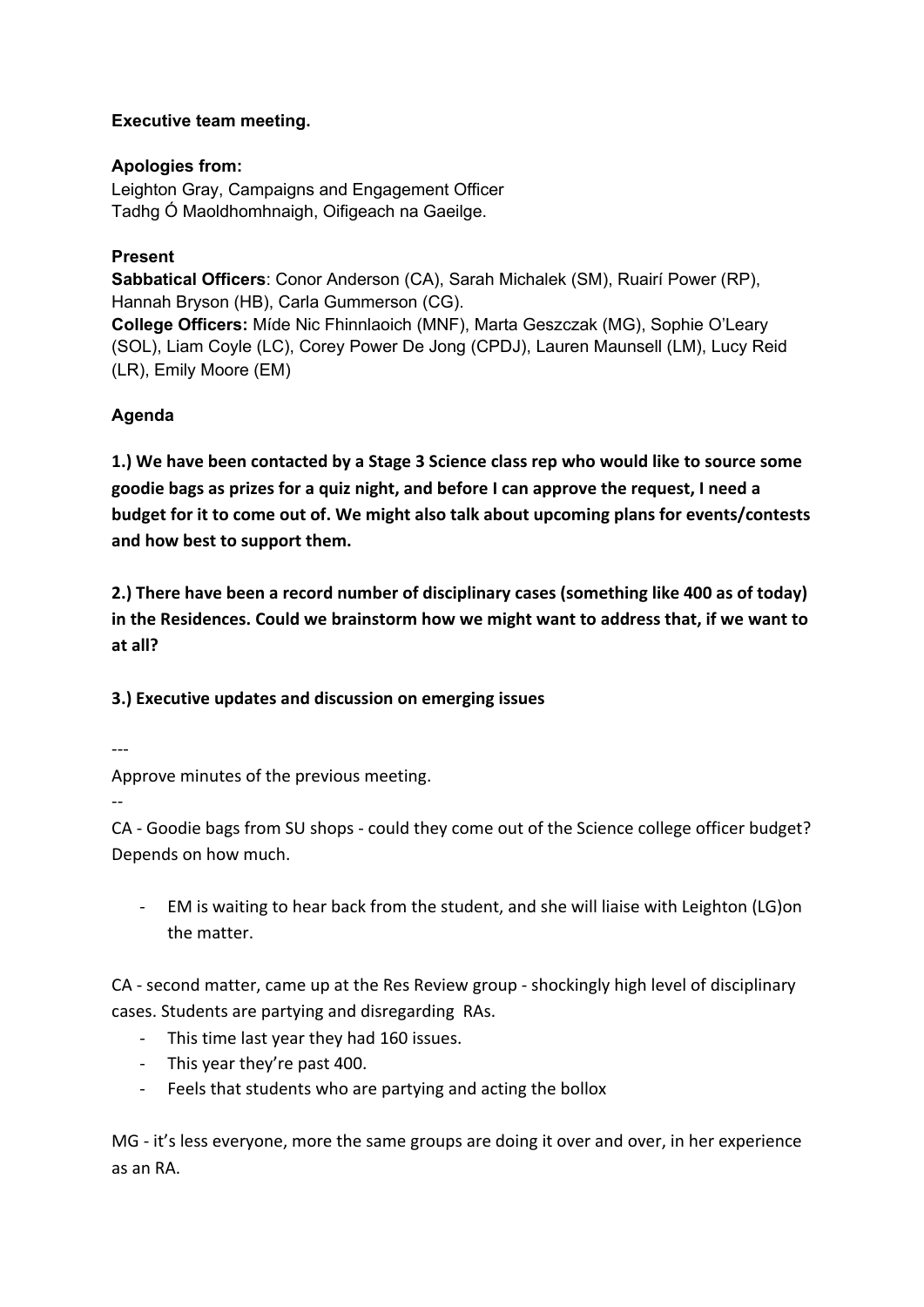SM - would encouraging socially-distanced take away pints be okay? Or does that also promote groups of students meeting up and going out?

CA - I'm so frustrated, because we knew that this would happen. And the University did nothing to prepare for this situation.

RP - one student emailed with a suggestion to set up social bubbles, especially for very small groups in different apartments. Res review said it will consider this on a case by case basis, but only for students who are alone or in two's.

CA - the only thing we can really do is a social media campaign.

SO'L - I live in Ashfield, and I would hear students at like 2 am nearby screaming and laughing - but I always forget in the morning. It happens often, and security does try to break them.

SM - we can't force people not to meet, but we can try and find alternatives for people, maybe?

EM - and what are the repercussions? What are the consequences?

RP - it depends. Carla might be better at explaining it.

CG - ranges from a talking-to to a 50 euro or 250 euro fine. And it ranges on how bad you've been, how often you've broken the rules. But like Conor said, students are isolated, they want to be with their friends - they're having people from next door mostly! Now, there have also been people coming in from the outside. But, if it's the same people over and over, I don't think we can change their mindset. They're bored, they've nothing else to do.

RP - we've been working with Sarah on trying to encourage safe meeting up, coffee trucks and what not. Recognising that people will want to meet up. The Res review will want it to get more militant in how they'll respond, especially with uncooperative students. We are trying to get tangible alternatives for how they could meet outside.

CA - yeah, I have no further suggestions.

CG - and to be fair, a lot of these students haven't read the student code and what not, so they are not prepared for what they will be facing, what questions they'll be asked and dignity and respect. Like, res is trying to be nice where they can, but you can't expect them to keep going that way because they're putting people at risk. We do need to have a presence.

EM - and we need to be careful to be balanced. Not to be like, we are with UCD fully on this, but that we are trying to be sound and that we care about students, but also about their safety.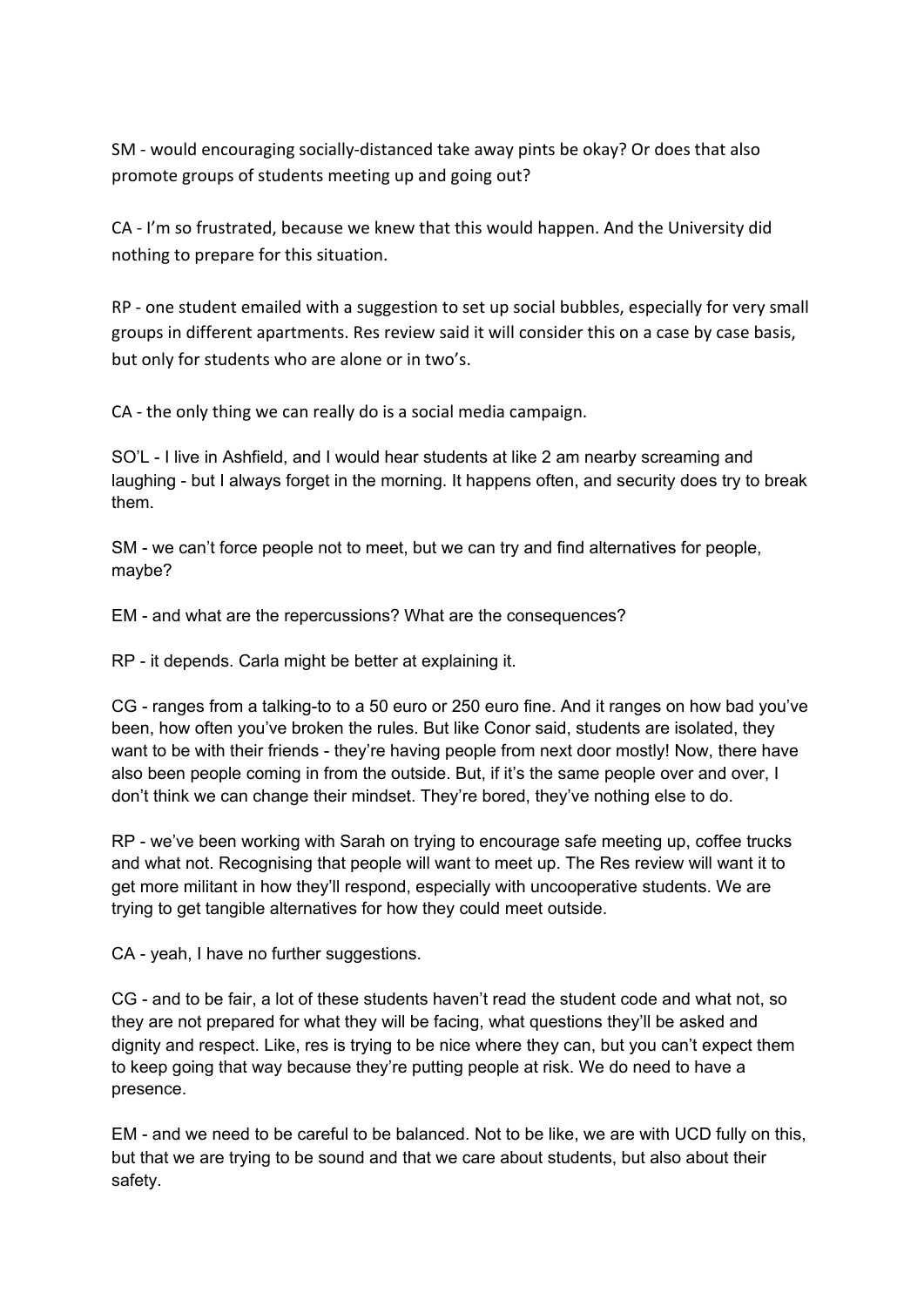RP - we might set up a meeting with the res reps in the SU to hear their perspectives as well.

SM - and we can also do it in person when we are in res. Although there are limitations for how long people can stay at our events and what not.

CA - so the temp of the room seems that there isn't a lot that we can do.

SM - yeah, we can't force people to do anything. But, we can make a video.

MNF - yeah, but with a video we need to be careful with the tone. We don't want to be seen to talk down on students.

LR - yeah, we don't want to be seen to talk down to the students. These are young people, trying to be responsible. A lot of them are low risk and not trying to harm each other.

CA - yeah. We knew back in August that this would happen.

Minutes of the last meeting, proposed and seconded by Ruairí and Sarah.

### **Exec updates:**

Carla - 18th nov speed quiz is coming up! 23, 24, 25 - the conference fund will be open for students to apply and I will be raffling them off. Trying to make it as fair as possible.

- At a couple board meetings smurfit BM, great to see a class rep on it. They're very aware of the isolation that's going on. It feeds into the right to disconnect.
- Then case work, one or two have been lengthy. But yeah, that's me.

Sarah - yeah, I was sick for a large part of last week. But anyway, I did the workshop last thursday, we gave away tickets and there's another giveaway. No workshop this thursday because Ruairí has one.

- An event with some societies coming up!
- I met with the Ents forum, who are excited for the year ahead.
- I'm working on the mural that will be up in the student centre.
- Someone commented that Michael Collins should be one of the figures on the wall over Miggeldy.
- RP what about Constance Markievich?

#### MNF - or some of the 1916 people who went to UCD? Or other revolutionaries?

- SM Or Hannah Sheehy Skeffington.
- SM and then, Brian O'Driscoll or Jack Charleton. And Katie Taylor, and Mary Robinson.
- RP just because he died recently and it might be nice, maybe Jack Charleton.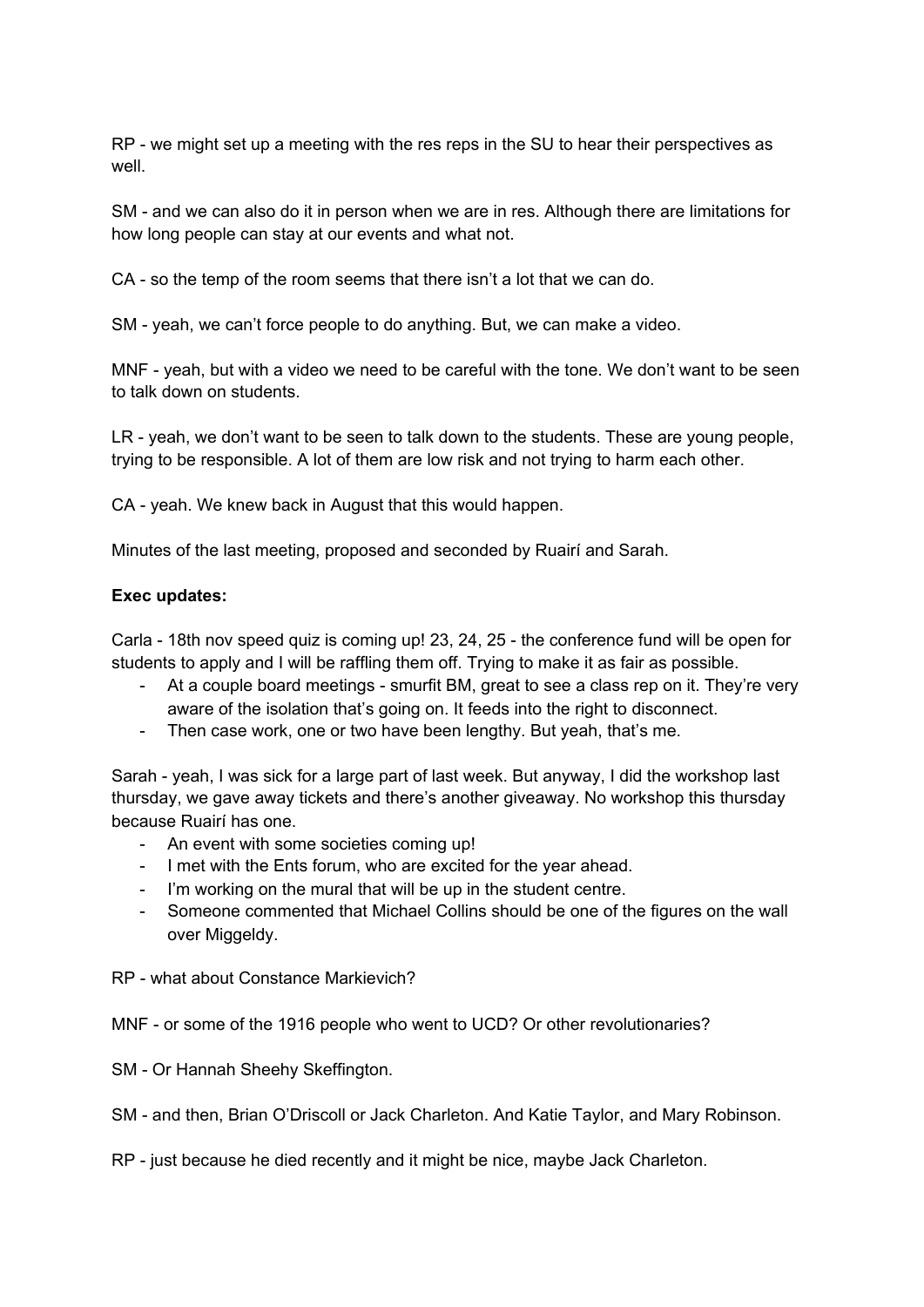### CG - but Brian O Driscoll went to UCD.

- SM cool, that's pretty much my update!
- RP Okay, I'll do a quick one
	- A workshop on Thursday with Dr Caroline West! I'll be plugging that on socials. We will also have some talks on medicinal cannabis hosted by a UCD students.
	- The right to disconnect policy we got really good feedback and submitted it. Then, on communication by lecturers with students - Jason Last said that it would be more appropriately raised at the Education Group, so the sabbats on that group will do that at the next meeting as an item of AOB.
	- Deadline for the December governing authority meeting is tomorrow, and we will be putting forward a motion that the university has to lobby for a publicly funded model of higher education.
	- I've signalled my intent to raise it with the secretariat, so I have until next week to submit the paper for the meeting.

HB - I'll go next.

- Got a lot of case work. Starting to put general class issues together through an online tool, just so we can keep a better track of them.
- Looking into the workload at the minute what people are getting and what they should be doing.
- And the Education Group meeting and the Governing Authority this week.
- And we;ll have to start looking at the Academic Council next week, because it's coming up on the 26th of this month - so if you want to bring anything up, let us know. I'll probably bring up workloads.
- Sorry, can't think of it all on the spot, but that's the main bits.
- Oh! And on the new grading process there will be no provisional grades this term. So the no-disadvantage approach that was pushed last year cannot be used.

CA - I have some updates specifically for you.

- Liam I just emailed you a list of demands by the Smurfit students. They have their letter and 490 students signing up to it.
- And Emily I met with some psychology students over the weekend who are looking to organise as well. Oh sorry, it's under Sophie and Lauren! That's 6 first year psychology students who sense unfairness, but don't have demands yet. We will be working on that next weekend. They're at the stage of drawing support from their fellow students.
- With graduate entry medicine students we've seen no movement so far, they are gearing up to email TDs and politicians.
- We do have reporters ready to go with more stories about students organising so let's keep the revolution going!
- And another secret thing coming up next Wednesday! Keep an eye out.
- If you hear students about fees and organising tell them to keep it up and keep connecting.
- And, I will try to do a meeting with the lads in the no detriment group as well!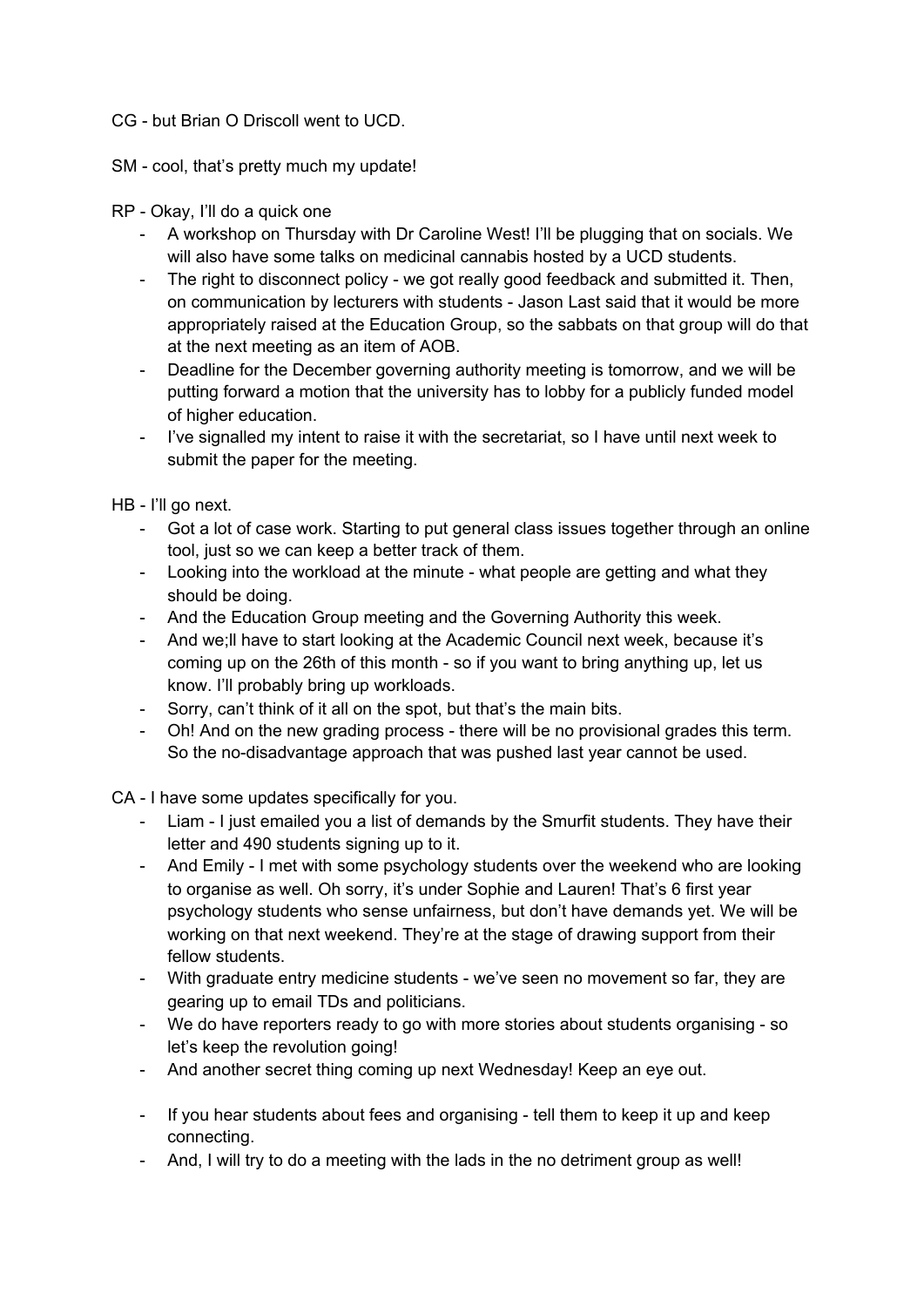- On grade review - you need to raise issues/ appeals now! Not wait. Address the individual provisional grades as they are issued.

MNF - how will this work with final exams?

LC - and how are students supposed to know?

EM - this will cause a lot of issues. Even with totting up grades, and not being able to appeal them will be very problematic.

HB - those kinds of issues will be possible to fix - if an assessment is missing, or you need an assessment complaint/ appeal. Like, if there is a procedural issue with your grade.

SM - so no provisional results, but you can still appeal them?

CA - well, you will only be able to appeal final assessments, not the continuous assessments. And you won't have the two weeks to decide whether or not to appeal your grades.

LR - why are they doing this?

CG - it's to give the lecturers more time with your work. Otherwise, they would have to get everything corrected sooner.

- So there are points as to why they are doing it. It's something that we will have to get the word out to students about!

RP - should we find out more about the ramifications of this, and scope out exactly why the university is doing this, what are the risks, and then put some queries forward to the Education Group.

CG - yeah for sure, I can put those forward and get clearest information.

MFN - are we able to prep an FAQ or explainer on this, for our constituencies? So people who are disappointed with grades that they got so far, that they know to raise it sooner rather than later.

HB - so if you're unhappy with a grade, it's good to try and resolve it at a local level. But, the university won't reassess anything, unless there was a procedural thing wrong.

- Eg if you have submitted an exam and it was perfect on your end, but the brightspace submission messed with the exam somehow. Or, you were interrupted in the middle of an exam and you never got the time back (like, a fire alarm in the building you were in). Those kinds of things would qualify for appeals.

CA - the other thing I'd say - if students have questions, push them to the extenuating circumstances, as soon as possible!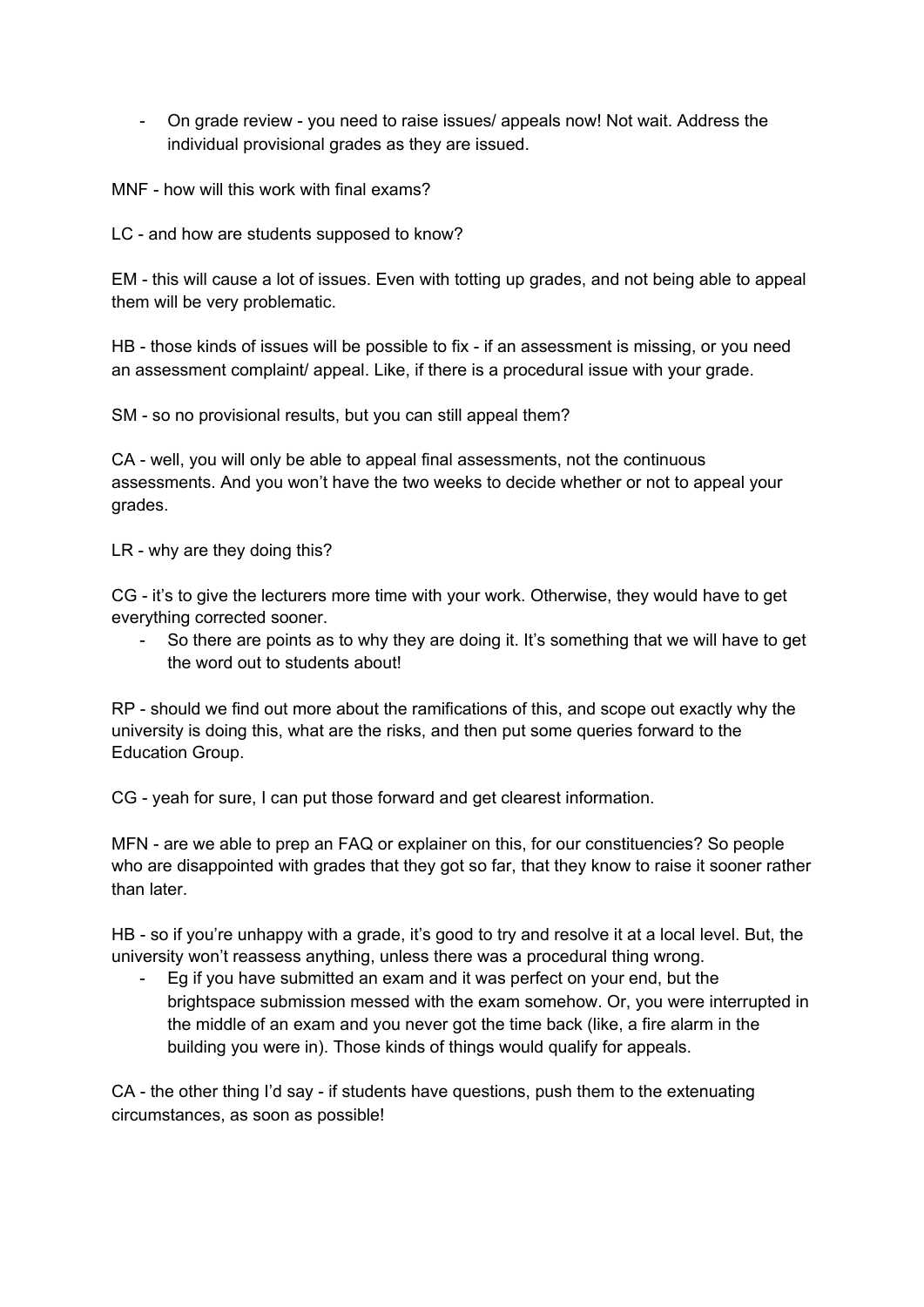SM - and encourage students to chat to their lecturers! I had a very positive experience with a lecturer in first year, who just increased my grade because they recognised that what I received wasn't fair.

CG - and on that point, I have slides about it and I can get together and email the person who sent me the slides and get some FAQ piece running on this. And once I know word for word what the message is, I'll do a short video on it. No problemo.

EM - Had college council last week and a lot of issues were coming up! Hannah was there too. I spent the last week just trying to compile them. Most of them can be resolved at the local level, but others are bigger.

- On communication - we have groups for the different stages in undergrad, but no group for post grads. I wanted to ask how is engagement on the instagram from AHSS? Because the fb groups are very slow.

SO'L - the instagram is kinda quiet. The group chat is hopping! But Lauren and I are thinking about getting engaged by giving out some just eat vouchers.

EM - yeah, I'm trying to get approval for vouchers too!

SO'L- covered most updates

LR - challenge with accessing email, but engaging with reps otherwise. Met with Ag Soc, and they want to collaborate on an event, which is class

LM - good contact with reps, and finally got an updated email address for the college!

MFN - had a good meet up, and another one this week. Generally, things are quiet.

MG - struggling a bit with the online environment, but doing my best to get a college council off the ground. Email is quiet, but looking to put together some giveaways too to prompt engagement.

CA - and please, don't be afraid to lean on me or other sabbats if you're struggling. We are paid to be here, so do reach out.

SO'L - really recommend joining the UCDSU discord to recruit more reps for your group chats!

MG - I will try the discord, and maybe try an instagram account too.

LC - business college council coming up.

- Feedback for the Business Programme Board, and compiling feedback fro the staff student forums
- Commerce international students got in touch they reached out to a class rep and they want a discount/ compensation for not getting their erasmus for the spring semester. It was supposed to be mandatory, to go to China, but the school of business is only offering two replacement modules in return for full fees. They want to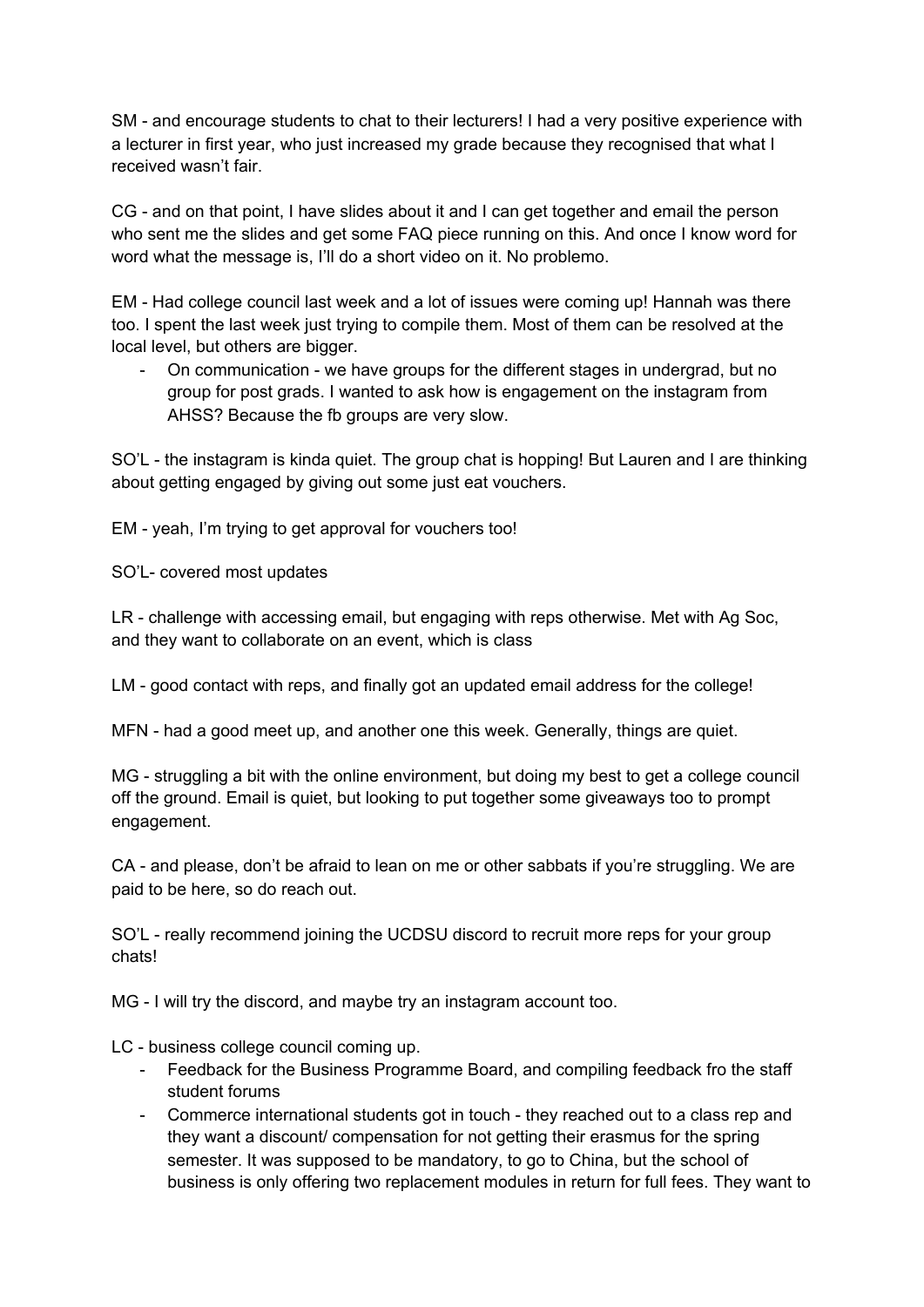be refunded for 2 modules worth, because the school is clearly not putting in enough effort to facilitate them.

HB - how much did they do last semester?

LC - the standard amount, I believe it was 10 credits. And other students in that programme are equally frustrated.

- On library fees - the library keeps trying to impose fees on the student who has been in touch with me on this issue.

HB - there is a UMT library gorup and I just got the contact details of who runs that group!

RP - on the issue of library - students are asking about that on the instagram actually (while I'm moderating it in Leighton's absence)

HB - still closed, but we are pushing for it!

RP - okay, I'll pass it on!

HB - keep bringing it up on programme boards, I would say. People need weekend hours to study.

CG - yeah, and colleges remain open over the weekends, there are spaces there that could be used. Maybe we can tell people to utilise the college, if it would be of some help in the meantime. It's not the library's fault - they are doing above and beyond and don't have any more resources.

RP - maybe we can find out how much resources the library would need for those extra days and lobby more specifically, to meet that demand.

SM - and guys, on Christmas day! We are thinking of doing 12 days of Christmas challenges!

SO'L - I have an idea! The 20 euro just eat vouchers for all class reps - could we do that again?

SM - I don't think we'll be able to afford that, but some other challenges to involve people would be cool. Do send on any suggestions for challenges and prizes - like the best Christmas jumpers.

SO'L - or the best Christmas tree!

HB - I have some ideas from my sister!

SM - yeah, send them all on! And we can link in with the campaign coordinators too.

RP - one of them makes candles for the craic - so they could run a candle-making workshop.